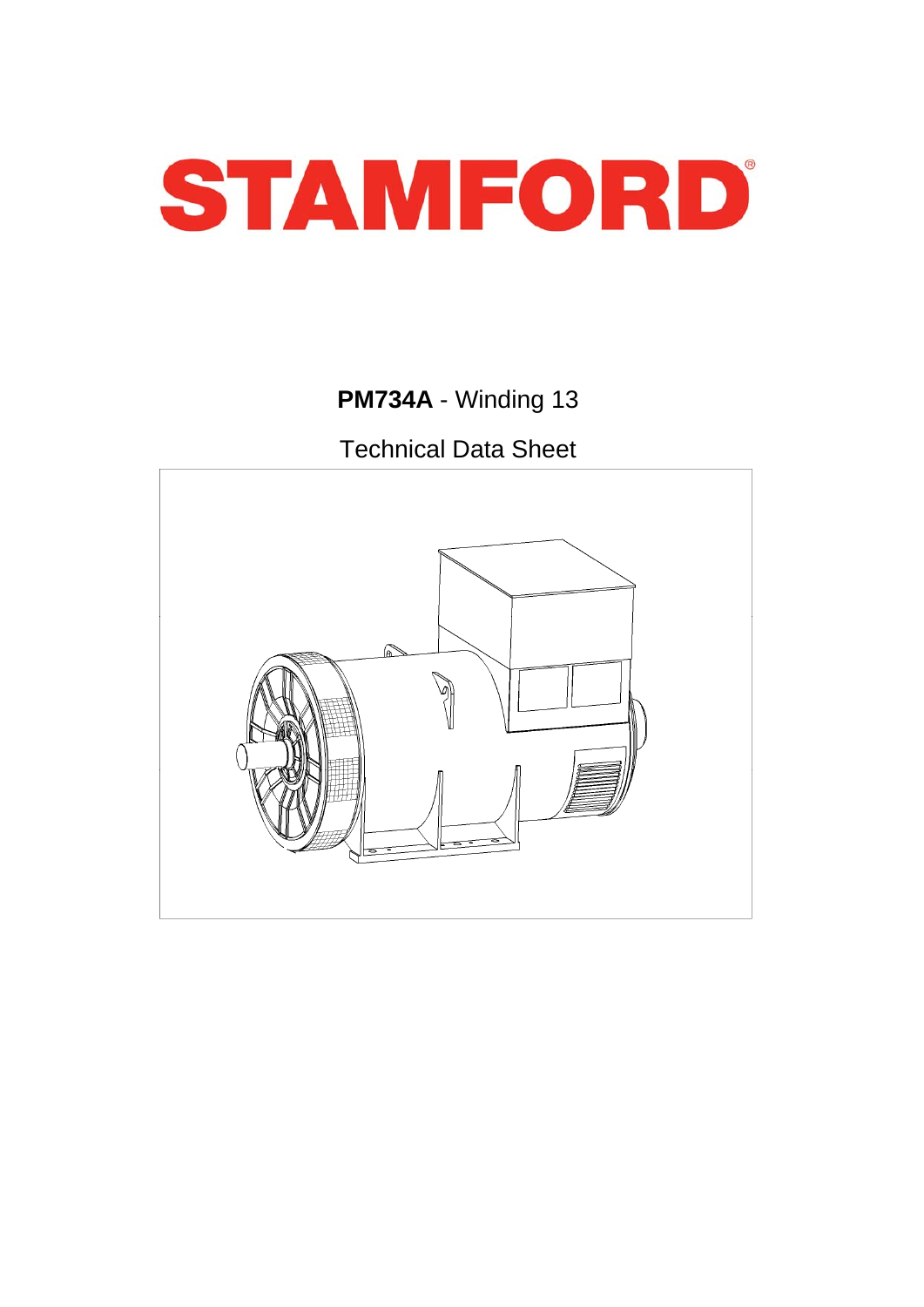# PM734A **SPECIFICATIONS & OPTIONS**



### **STANDARDS**

Marine generators may be certified to Lloyds, DnV, Bureau Veritas, ABS, Germanischer-Lloyd or RINA. Other standards and certifications can be considered on request.

### **DESCRIPTION**

The STAMFORD PM range of synchronous ac generators are brushless with a rotating field.

They are separately excited by the STAMFORD Permanent Magnet Generator (PMG). This is a shaft mounted, high frequency, pilot exciter which provides a constant supply of clean power via the Automatic Voltage Regulator (AVR) to the main exciter. The main exciter output is fed to the main rotor, through a full wave bridge rectifier, protected by surge suppression.

### **VOLTAGE REGULATORS**

The PM range generators, complete with PMG, are available with one of two AVRs. Each AVR has soft start voltage build up and built in protection against sustained over-excitation, which will de-excite the generator after a minimum of 8 seconds.

Underspeed protection (UFRO) is also provided on both AVRs. The UFRO will reduce the generator output voltage proportional to the speed of the generator below a presettable level.

The **MX341 AVR** is two phase sensed with a voltage regulation of 1 %. (see the note on regulation).

The **MX321 AVR** is 3 phase rms sensed with a voltage regulation of 0.5% rms (see the note on regulation). The UFRO circuit has adjustable slope and dwell for controlled recovery from step loads. An over voltage protection circuit will shutdown the output device of the AVR, it can also trip an optional excitation circuit breaker if required. As an option, short circuit current limiting is available with the addition of current transformers.

The above AVRs require a generator mounted current transformer to provide quadrature droop characteristics for load sharing during parallel operation.

Provision is also made for the connection of the STAMFORD power factor controller, for embedded applications, and a remote voltage trimmer.

### **WINDINGS & ELECTRICAL PERFORMANCE**

All generator stators are wound to 2/3 pitch. This eliminates triplen (3rd, 9th, 15th …) harmonics on the voltage waveform and is found to be the optimum design for trouble-free supply of non-linear loads.

The 2/3 pitch design avoids excessive neutral currents sometimes seen with higher winding pitches. A fully connected damper winding reduces oscillations during paralleling. This winding, with the 2/3 pitch and carefully selected pole and tooth designs, ensures very low levels of voltage waveform distortion.

### **TERMINALS & TERMINAL BOX**

Standard generators feature a main stator with 6 ends brought out to the terminals, which are mounted on the frame at the non-drive end of the generator. A sheet steel terminal box contains the AVR and provides ample space for the customers' wiring and gland arrangements. It has removable panels for easy access.

### **SHAFT & KEYS**

All generator rotors are dynamically balanced to better than BS6861:Part 1 Grade 2.5 for minimum vibration in operation. Two bearing generators are balanced with a half key.

#### **INSULATION/IMPREGNATION**

The insulation system is class 'H', and meets the requirements of UL1446.

All wound components are impregnated with materials and processes designed specifically to provide the high build required for static windings and the high mechanical strength required for rotating components.

#### **QUALITY ASSURANCE**

Generators are manufactured using production procedures having a quality assurance level to BS EN ISO 9001.

### **NOTE ON REGULATION**

The stated voltage regulation may not be maintained in the presence of certain radio transmitted signals. Any change in performance will fall within the limits of Criteria 'B' of EN 61000-6-2:2001. At no time will the steadystate voltage regulation exceed 2%.

#### **DE RATES**

All values tabulated on page 7 are subject to the following reductions

5% when air inlet filters are fitted. 10% when IP44 Filters are fitted. 3% for every 500 metres by which the operating altitude exceeds 1000 metres above mean sea level. 3% for every 5 C by which the operational ambient temperature exceeds 50 C.

Note: Requirement for operating in an ambient temperature exceeding 60 C must be referred to the factory.

Continuous development of our products entitles us to change specification details without notice, therefore they must not be regarded as binding.

Front cover drawing is typical of the product range.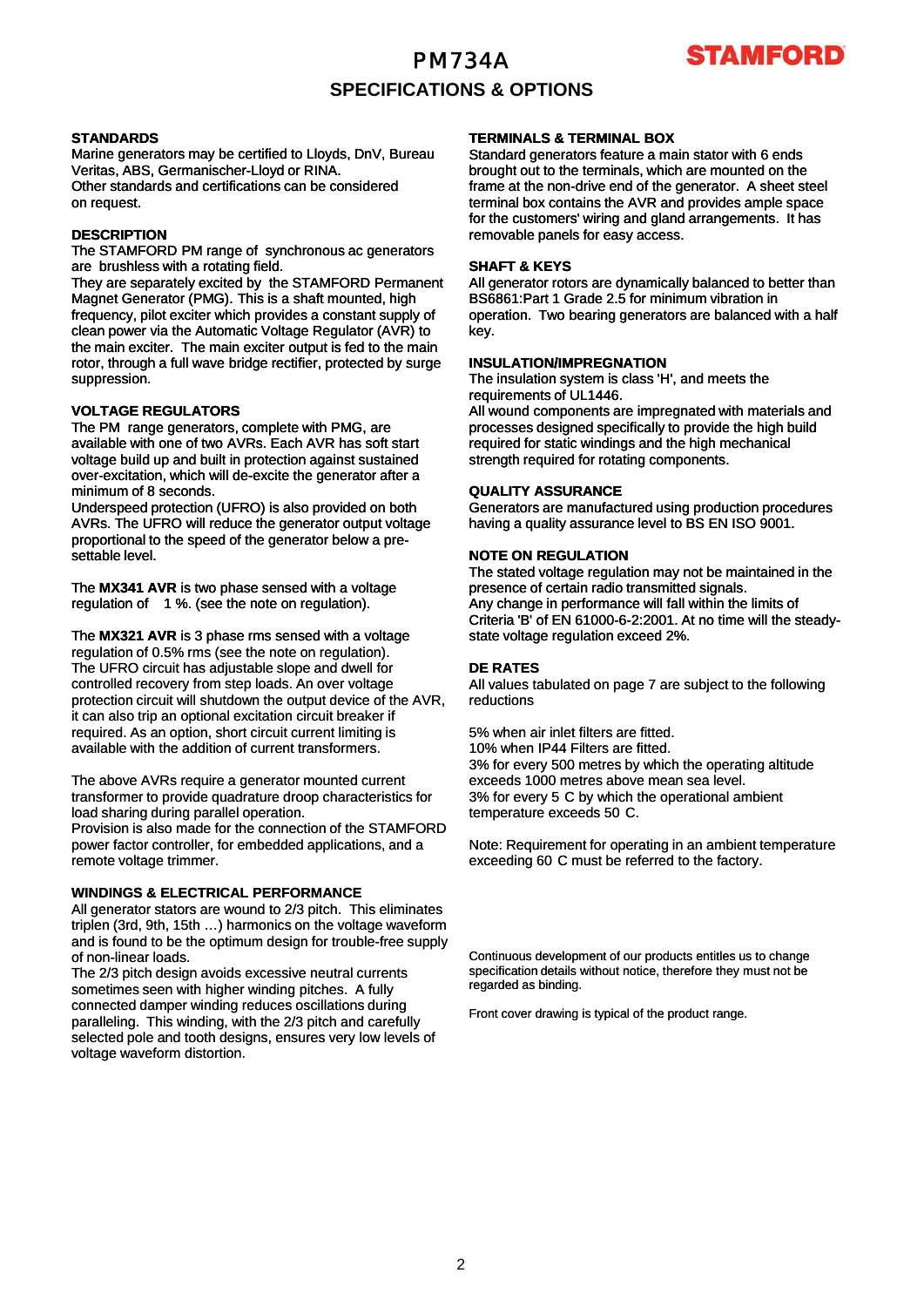

## **WINDING 13**

| <b>CONTROL SYSTEM</b>                               | SEPARATELY EXCITED BY P.M.G.                                                         |                                                      |      |                                  |                     |                  |  |  |
|-----------------------------------------------------|--------------------------------------------------------------------------------------|------------------------------------------------------|------|----------------------------------|---------------------|------------------|--|--|
| A.V.R.                                              | MX321<br>MX341                                                                       |                                                      |      |                                  |                     |                  |  |  |
| <b>VOLTAGE REGULATION</b>                           | ± 1%                                                                                 |                                                      |      | ± 0.5 % With 4% ENGINE GOVERNING |                     |                  |  |  |
| <b>SUSTAINED SHORT CIRCUIT</b>                      | REFER TO SHORT CIRCUIT DECREMENT CURVES (page 6)                                     |                                                      |      |                                  |                     |                  |  |  |
|                                                     |                                                                                      |                                                      |      |                                  |                     |                  |  |  |
| <b>INSULATION SYSTEM</b>                            | <b>CLASS H</b>                                                                       |                                                      |      |                                  |                     |                  |  |  |
| <b>PROTECTION</b>                                   | IP <sub>23</sub>                                                                     |                                                      |      |                                  |                     |                  |  |  |
| <b>RATED POWER FACTOR</b>                           | 0.8                                                                                  |                                                      |      |                                  |                     |                  |  |  |
| <b>STATOR WINDING</b>                               | DOUBLE LAYER LAP                                                                     |                                                      |      |                                  |                     |                  |  |  |
| <b>WINDING PITCH</b>                                | <b>TWO THIRDS</b>                                                                    |                                                      |      |                                  |                     |                  |  |  |
| <b>WINDING LEADS</b>                                | 6                                                                                    |                                                      |      |                                  |                     |                  |  |  |
| <b>MAIN STATOR RESISTANCE</b>                       | 0.0013 Ohms PER PHASE AT 22°C STAR CONNECTED                                         |                                                      |      |                                  |                     |                  |  |  |
| <b>MAIN ROTOR RESISTANCE</b>                        | 1.67 Ohms at 22°C                                                                    |                                                      |      |                                  |                     |                  |  |  |
| <b>EXCITER STATOR RESISTANCE</b>                    | 17.5 Ohms at 22°C                                                                    |                                                      |      |                                  |                     |                  |  |  |
| <b>EXCITER ROTOR RESISTANCE</b>                     | 0.063 Ohms PER PHASE AT 22°C                                                         |                                                      |      |                                  |                     |                  |  |  |
| <b>R.F.I. SUPPRESSION</b>                           | BS EN 61000-6-2 & BS EN 61000-6-4, VDE 0875G, VDE 0875N. refer to factory for others |                                                      |      |                                  |                     |                  |  |  |
| <b>WAVEFORM DISTORTION</b>                          | NO LOAD < 1.5% NON-DISTORTING BALANCED LINEAR LOAD < 5.0%                            |                                                      |      |                                  |                     |                  |  |  |
| <b>MAXIMUM OVERSPEED</b>                            | 2250 Rev/Min                                                                         |                                                      |      |                                  |                     |                  |  |  |
| <b>BEARING DRIVE END</b>                            | <b>BALL. 6228 C3</b>                                                                 |                                                      |      |                                  |                     |                  |  |  |
| BEARING NON-DRIVE END                               | BALL. 6319 C3                                                                        |                                                      |      |                                  |                     |                  |  |  |
|                                                     | 1 BEARING<br>2 BEARING                                                               |                                                      |      |                                  |                     |                  |  |  |
| <b>WEIGHT COMP. GENERATOR</b>                       | 2760 kg                                                                              |                                                      |      |                                  | 2710 kg             |                  |  |  |
| <b>WEIGHT WOUND STATOR</b>                          | 1306 kg                                                                              |                                                      |      |                                  | 1306 kg             |                  |  |  |
| <b>WEIGHT WOUND ROTOR</b>                           | 1139 kg                                                                              |                                                      |      |                                  | 1077 kg             |                  |  |  |
| WR <sup>2</sup> INERTIA                             |                                                                                      | 32.7498 kgm <sup>2</sup><br>31.7489 kgm <sup>2</sup> |      |                                  |                     |                  |  |  |
| SHIPPING WEIGHTS in a crate                         | 2833 kg<br>2779 kg                                                                   |                                                      |      |                                  |                     |                  |  |  |
| <b>PACKING CRATE SIZE</b>                           | 194 x 105 x 154(cm)                                                                  |                                                      |      |                                  | 194 x 105 x 154(cm) |                  |  |  |
| <b>TELEPHONE INTERFERENCE</b>                       | <b>THF&lt;2%</b>                                                                     |                                                      |      |                                  |                     | <b>TIF&lt;50</b> |  |  |
| <b>COOLING AIR</b>                                  | 3.45 m <sup>3</sup> /sec 7300 cfm                                                    |                                                      |      |                                  |                     |                  |  |  |
| <b>VOLTAGE STAR</b>                                 | 380                                                                                  |                                                      |      |                                  | 400                 | 416              |  |  |
| <b>kVA BASE RATING FOR</b>                          | 1080                                                                                 |                                                      | 1080 |                                  | 1080                |                  |  |  |
| <b>REACTANCE VALUES</b><br>Xd DIR. AXIS SYNCHRONOUS | 2.78                                                                                 |                                                      | 2.52 |                                  | 2.33                |                  |  |  |
| X'd DIR. AXIS TRANSIENT                             | 0.18                                                                                 |                                                      | 0.15 |                                  | 0.14                |                  |  |  |
| X"d DIR. AXIS SUBTRANSIENT                          | 0.12                                                                                 |                                                      | 0.11 |                                  | 0.11                |                  |  |  |
| Xq QUAD. AXIS REACTANCE                             | 1.80                                                                                 |                                                      | 1.62 |                                  | 1.51                |                  |  |  |
| X"q QUAD. AXIS SUBTRANSIENT                         | 0.26                                                                                 |                                                      | 0.22 |                                  | 0.22                |                  |  |  |
| XL LEAKAGE REACTANCE                                | 0.04                                                                                 |                                                      | 0.03 |                                  | 0.03                |                  |  |  |
| X <sub>2</sub> NEGATIVE SEQUENCE                    | 0.18                                                                                 |                                                      | 0.16 |                                  | 0.15                |                  |  |  |
| X <sub>0</sub> ZERO SEQUENCE                        | 0.03                                                                                 |                                                      |      |                                  | 0.03                |                  |  |  |
| REACTANCES ARE SATURATED                            | 0.03                                                                                 |                                                      |      |                                  |                     |                  |  |  |
| T'd TRANSIENT TIME CONST.                           | VALUES ARE PER UNIT AT RATING AND VOLTAGE INDICATED<br>0.13s                         |                                                      |      |                                  |                     |                  |  |  |
| T"d SUB-TRANSTIME CONST.                            |                                                                                      |                                                      |      |                                  | 0.01s               |                  |  |  |
| T'do O.C. FIELD TIME CONST.                         | 2.14s                                                                                |                                                      |      |                                  |                     |                  |  |  |
| Ta ARMATURE TIME CONST.                             | 0.02s                                                                                |                                                      |      |                                  |                     |                  |  |  |
| <b>SHORT CIRCUIT RATIO</b>                          | 1/Xd                                                                                 |                                                      |      |                                  |                     |                  |  |  |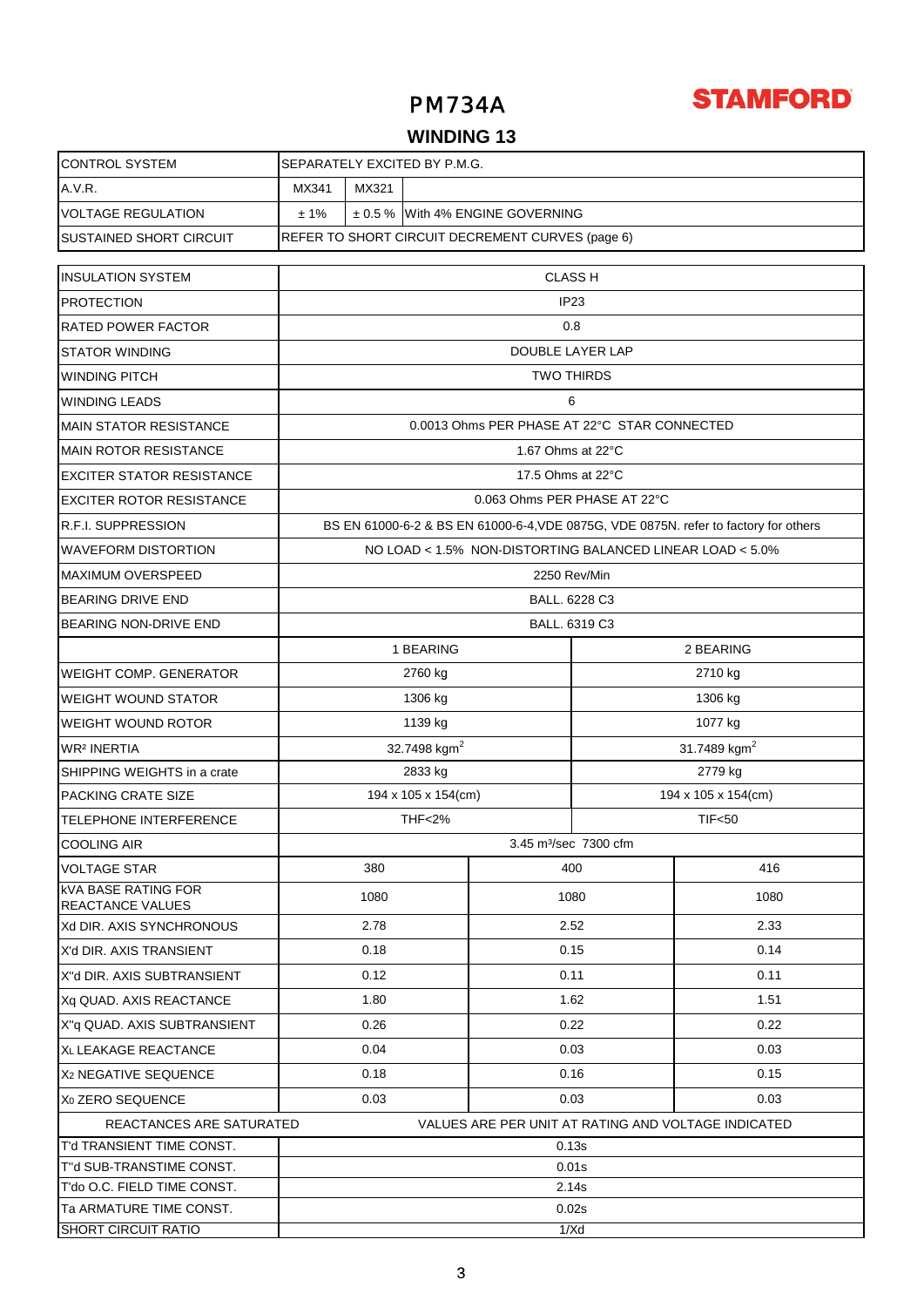

**Winding 13**



### **THREE PHASE EFFICIENCY CURVES**



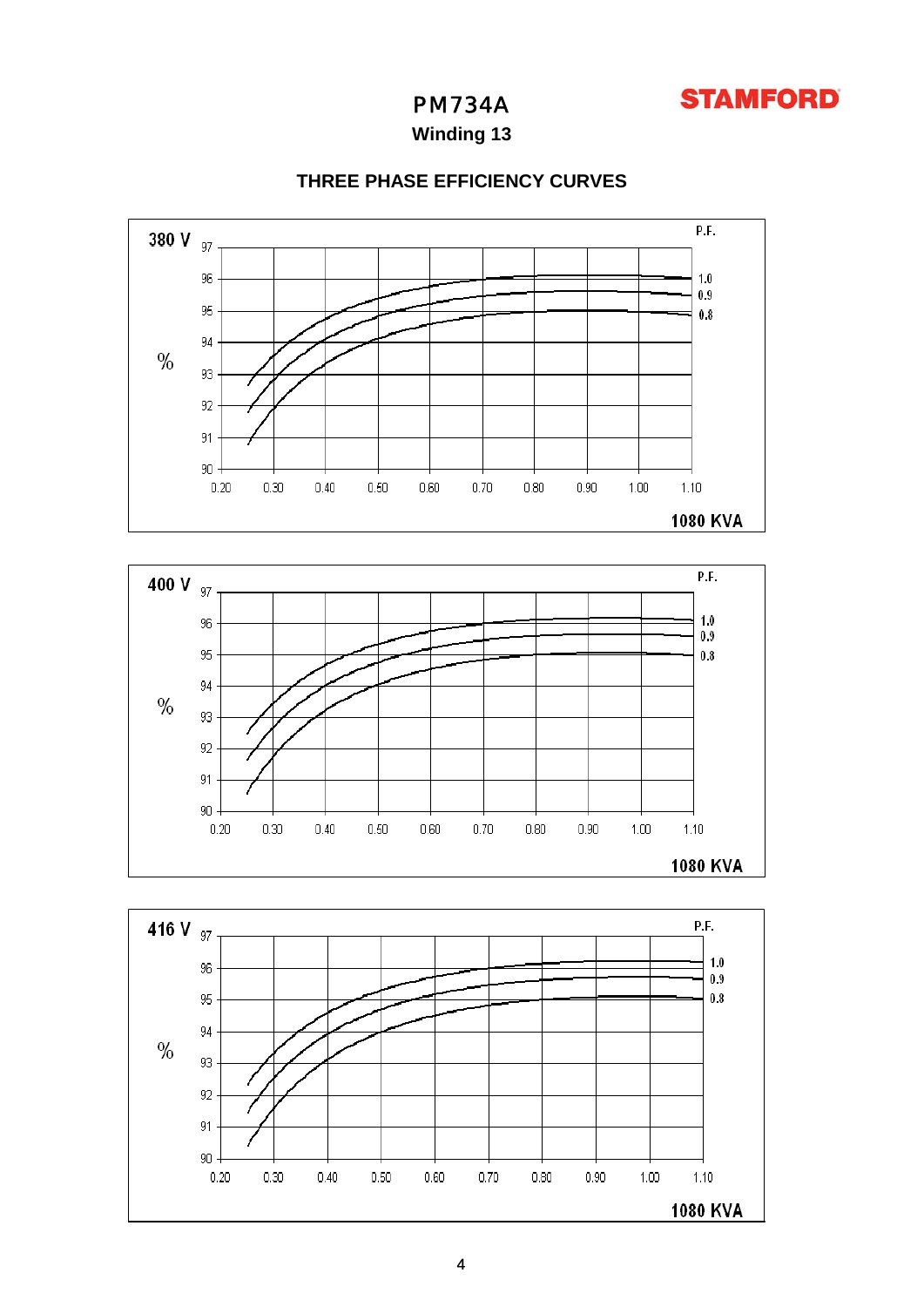

# **Winding 13**

# **Locked Rotor Motor Starting Curve**

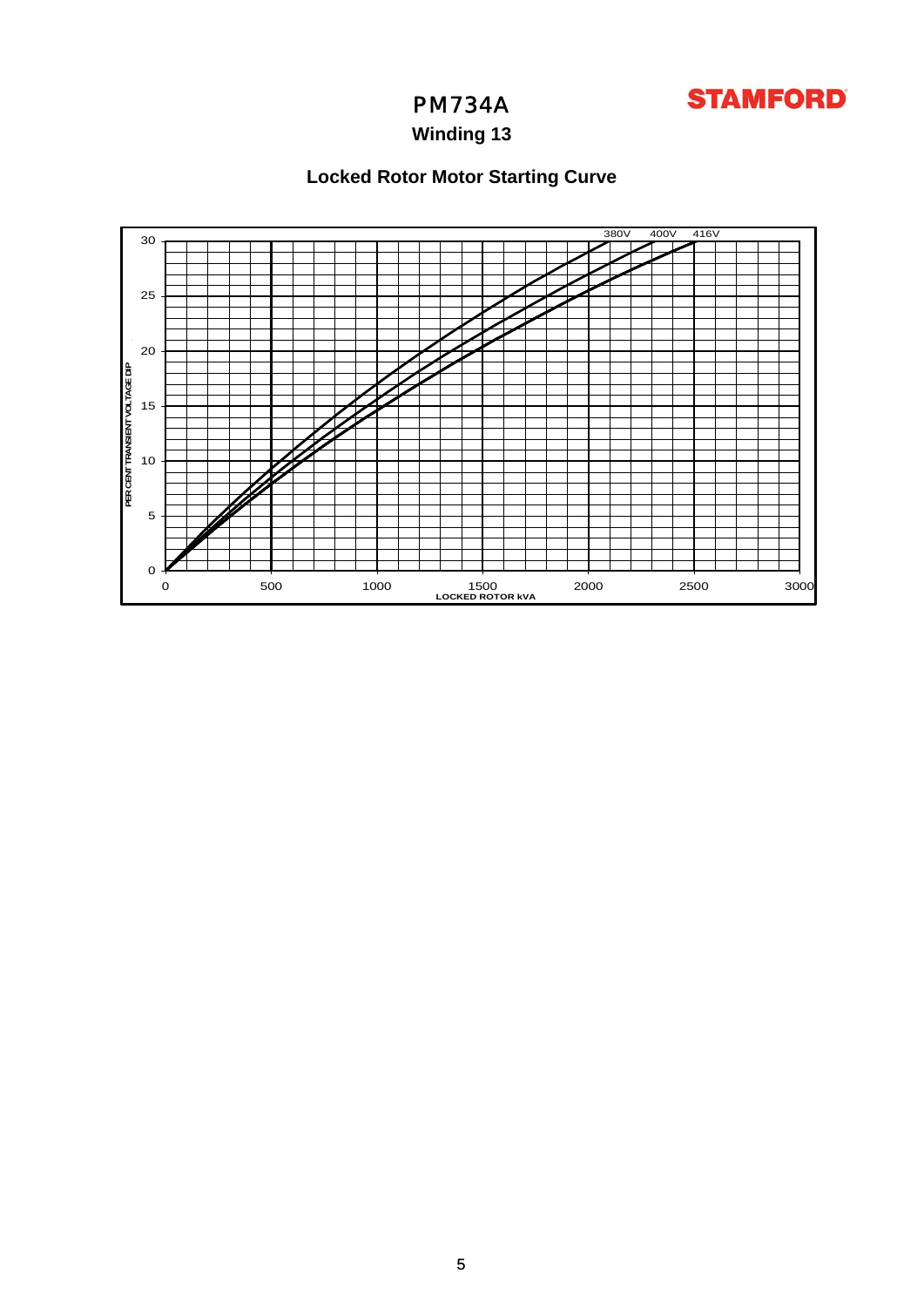

## PM734A **Winding 13**

## **Three-phase Short Circuit Decrement Curve. No-load Excitation at Rated Speed Based on star (wye) connection.**



Sustained Short Circuit = 5,580 Amps

### **Note**

The following multiplication factor should be used to convert the values from curve for the various types of short circuit :

|                         | 3-phase   | 2-phase L-L | 1-phase L-N   |
|-------------------------|-----------|-------------|---------------|
| Instantaneous           | x 1.00    | x 0.87      | $x$ 1.30      |
| Minimum                 | $x$ 1.00  | x 1.80      | $\times$ 3.20 |
| Sustained               | $x$ 1.00  | x 1.50      | x 2.50        |
| Max. sustained duration | $10$ sec. | 5 sec.      | 2 sec.        |

All other times are unchanged